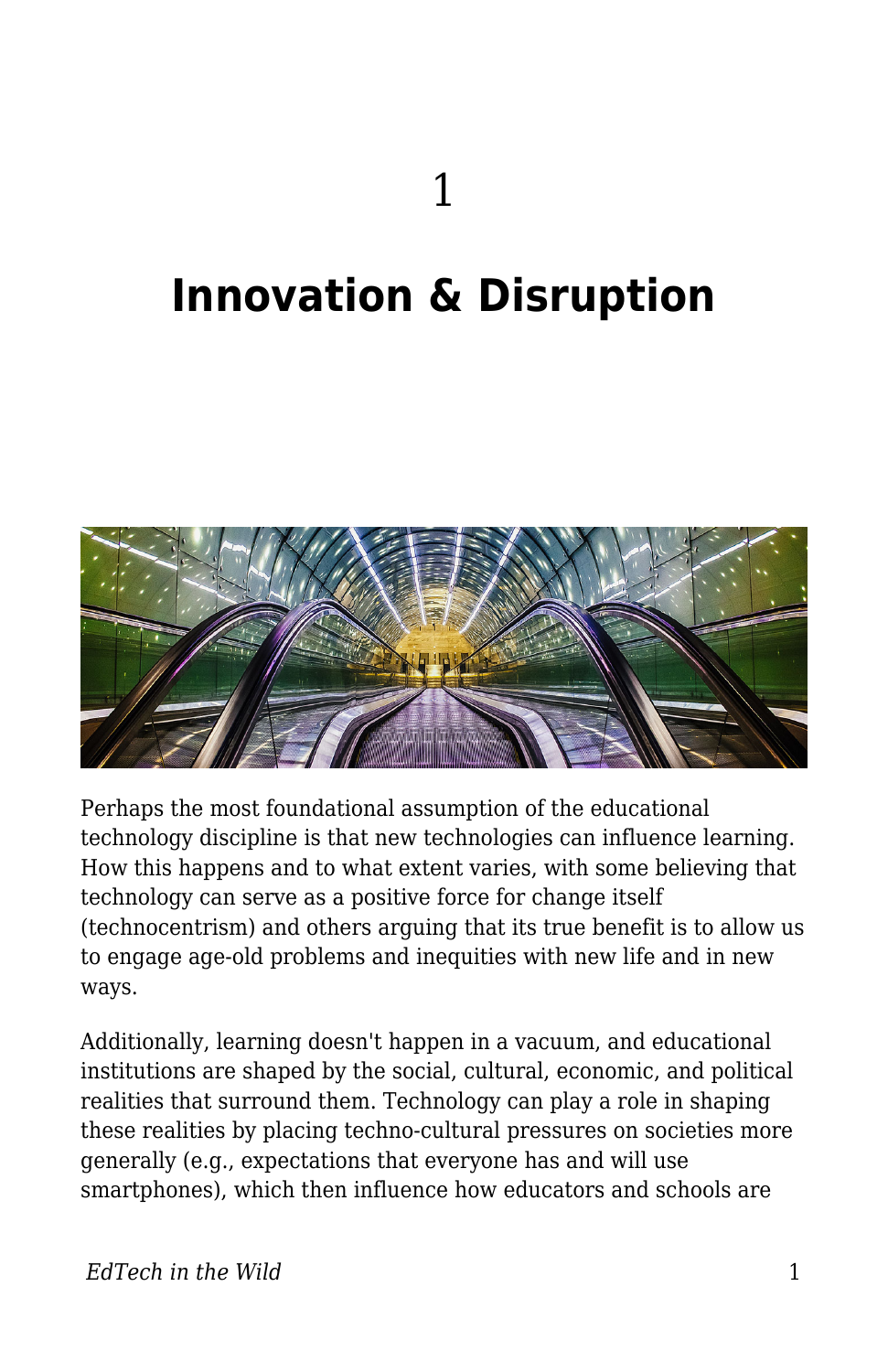expected to teach students (e.g., bring your own device initiatives).

Throughout conversations about technology's role in society at large and within education in particular, technology is often referred to through an innovation mentality, wherein new practices are expected to gradually supplant the old and students, teachers, and educational institutions are expected to adopt new habits and practices to become (or remain) cutting-edge. Alternatively, narratives of disruption, borrowed heavily from business, are also commonly used to articulate technology's role as a catalyst for change within entrenched systems. That is, the technology is seen to have potentially transformative power upon the system to shake it from its sleeping state to shape it into something new.

In this section, blog authors grapple with what innovation within educational technology has looked like over the years, whether technology has achieved its promises for transforming or disrupting the education space, and how scholars should approach innovation and disruption in their own spheres of influence.